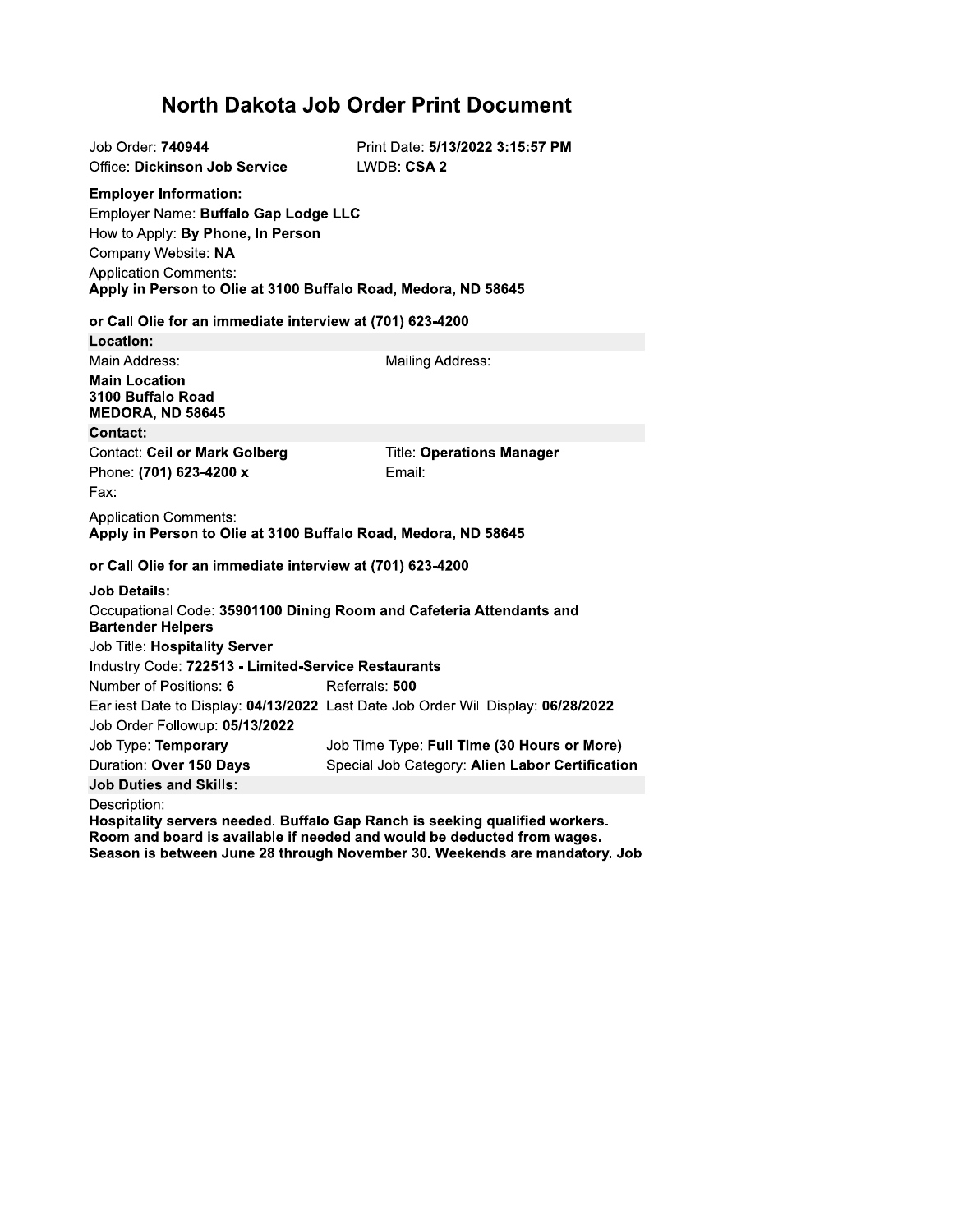**Duties include:** 

1. Server will bring food to tables and take food orders from the guests to and from the cook

2. Beyond lunch and dinner hours, server will support the bartender by taking drink orders from the guests and delivering drinks and appetizers to the guests.

3. During and beyond dining and bar hours, the server will be responsible for cleaning the dining area, including the tables, floors, and deck areas outside the dining areas.

4. Servers will be responsible to refill condiments located at the bar and on the dining tables.

5. Servers will be responsible for giving guests their room keys when they check into the quest ranch

6. Servers will be responsible to take payment for food and make change as necessary.

7. Servers will be responsible to take payment for quest lodging as they check in.

8. On weekends, servers will be responsible to take food to guests in the event reception hall.

9. On weekends, servers will be responsible to clean tables in reception hall at the conclusion of booked events.

10. On occasion servers may be required to clean 2-4 guest rooms.

a. Overtime will be available to the worker at \$20.35 per hour

b. On-the-job training will be provided to the worker

c. Employer will use a single workweek as its standard for computing wages due

d. Workers will be paid on the 1st and the 15th of each month

e. Emplover will make all deductions from the worker's paycheck require by law. Employer will deduct \$25 per day for room and board.

f. Employer will reimburse worker for transportation and subsistence from the place from which the worker has come to work for the employer, whether in the US or abroad, to the place of employment, if the worker completes 50% of the period of employment covered by the job order, consistent with 20 CFR 655.20(j) (1)(i). This reimbursement will occur with the worker's first payroll past the 50  $%$ time of the total job.

g. Employer will provide or pay for the worker's cost of return transportation and daily subsistence from the place of employment to the place from which the worker, disregarding intervening employment, departed to work for the employer, if the worker completes the certified period of employment or is dismissed from employment for any reason by the employer before the end of the period, consistent with 655.20(j)(1)(ii)

h. Employer will reimburse the H-2B worker in the first workweek for all visa. visa processing, border crossing, and other related fees, including those mandated by the government, incurred by the H-2B worker (but not passport expenses or other charges primarily for the benefit of the worker);

i. Employer will provide to the worker, without charge or deposit charge, all tools, supplies, and equipment required to perform the duties assigned, in accordance with 20 CFR 655.20(k)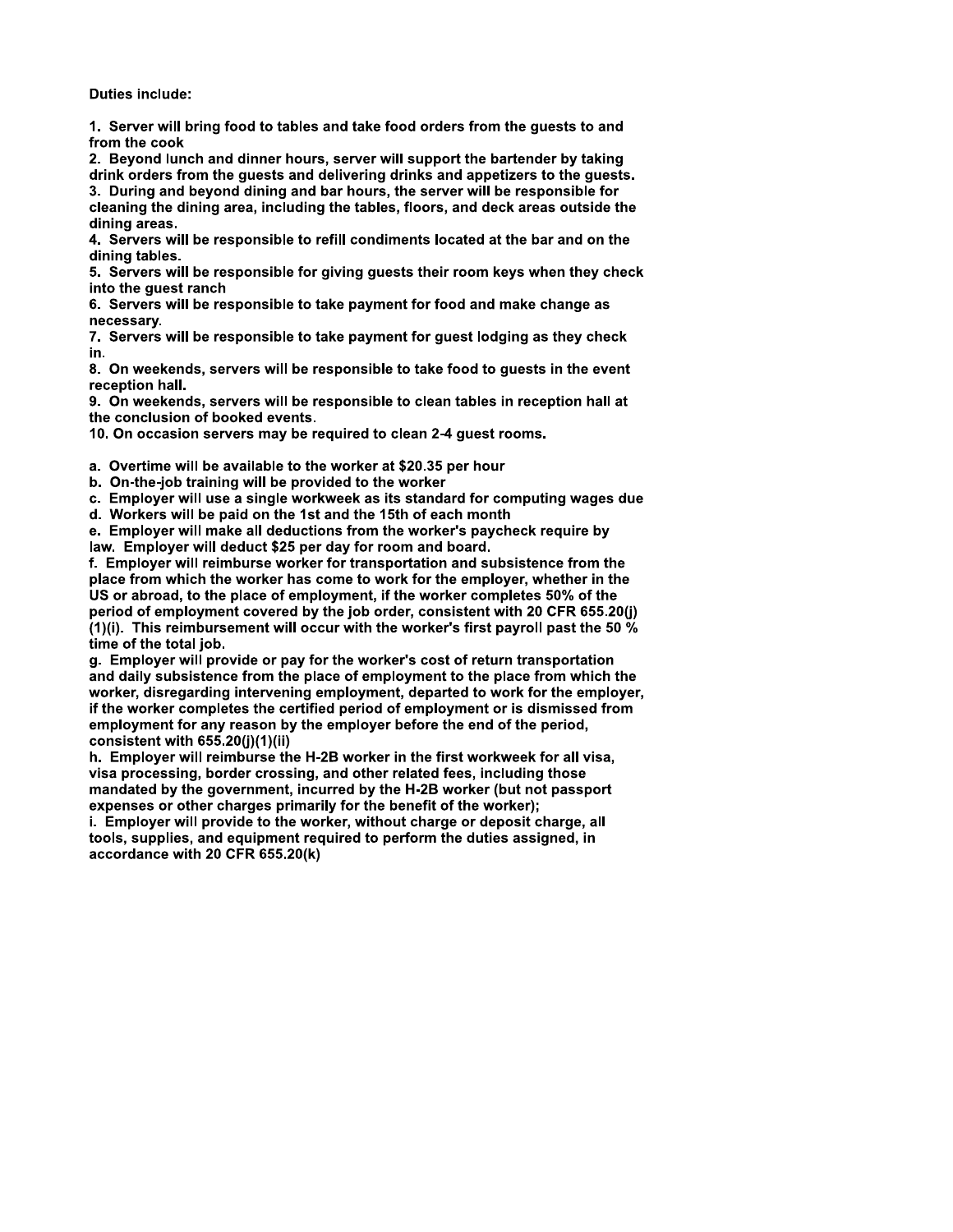j. Send inquires about the job or applications, indications of availability and/or resumes directly to North Dakota Workforce Connection

k. Employer will provide daily subsistence rates at a cost of \$14.00 per day during travel to a maximum of \$59.00 per day with receipts.

I. Multiple 8 to 10 hour shifts are available and will vary depending upon events that get booked.

m. Accommodations for any work-related travel will be made by the employer.

Please apply in person to Olie Golberg, 3100 Buffalo Gap Road, Medora, ND 58645 or contact Olie for an immediate phone interview at (701) 623-4200 or to North Dakota Workforce online at ndworkforceconnection.com

| Special Software/Hardware Skills Needed: No                                                                        |                                                                              |  |  |
|--------------------------------------------------------------------------------------------------------------------|------------------------------------------------------------------------------|--|--|
| Special Skills:                                                                                                    |                                                                              |  |  |
| <b>Job Requirements:</b>                                                                                           |                                                                              |  |  |
| Minimum Age:                                                                                                       |                                                                              |  |  |
| Test Done By: No test required                                                                                     | Required Tests: NA                                                           |  |  |
| Hiring Requirements:                                                                                               |                                                                              |  |  |
| Hiring Requirements Other:                                                                                         |                                                                              |  |  |
| Education Level: High School Diploma or Equivalent                                                                 |                                                                              |  |  |
| Months of Experience: 3                                                                                            |                                                                              |  |  |
| Requires a Drivers License: No                                                                                     | Near Public Transportation: No                                               |  |  |
| Drivers License Certification:                                                                                     |                                                                              |  |  |
| <b>Drivers License Endorsements:</b>                                                                               |                                                                              |  |  |
| <b>Compensation and Hours:</b>                                                                                     |                                                                              |  |  |
| Minimum Salary: 13.55 Hour                                                                                         | Maximum Salary: 13.55 Hour                                                   |  |  |
| Pay Comments: DOE (Depends on Experience)                                                                          |                                                                              |  |  |
| Supplemental Compensation: No                                                                                      |                                                                              |  |  |
| Hours per Week: Hours Vary                                                                                         | <b>Actual Hours:</b>                                                         |  |  |
| <b>Shift: Rotating Shift</b>                                                                                       |                                                                              |  |  |
| Benefits:                                                                                                          |                                                                              |  |  |
| Other Benefits: Room and board can be provided for \$25 per day and deducted<br>from paycheck if employee chooses. |                                                                              |  |  |
| <b>Job Order Information to be Displayed Online:</b>                                                               |                                                                              |  |  |
|                                                                                                                    | Job Order Information Online: Company Name is displayed, One-stop staff does |  |  |